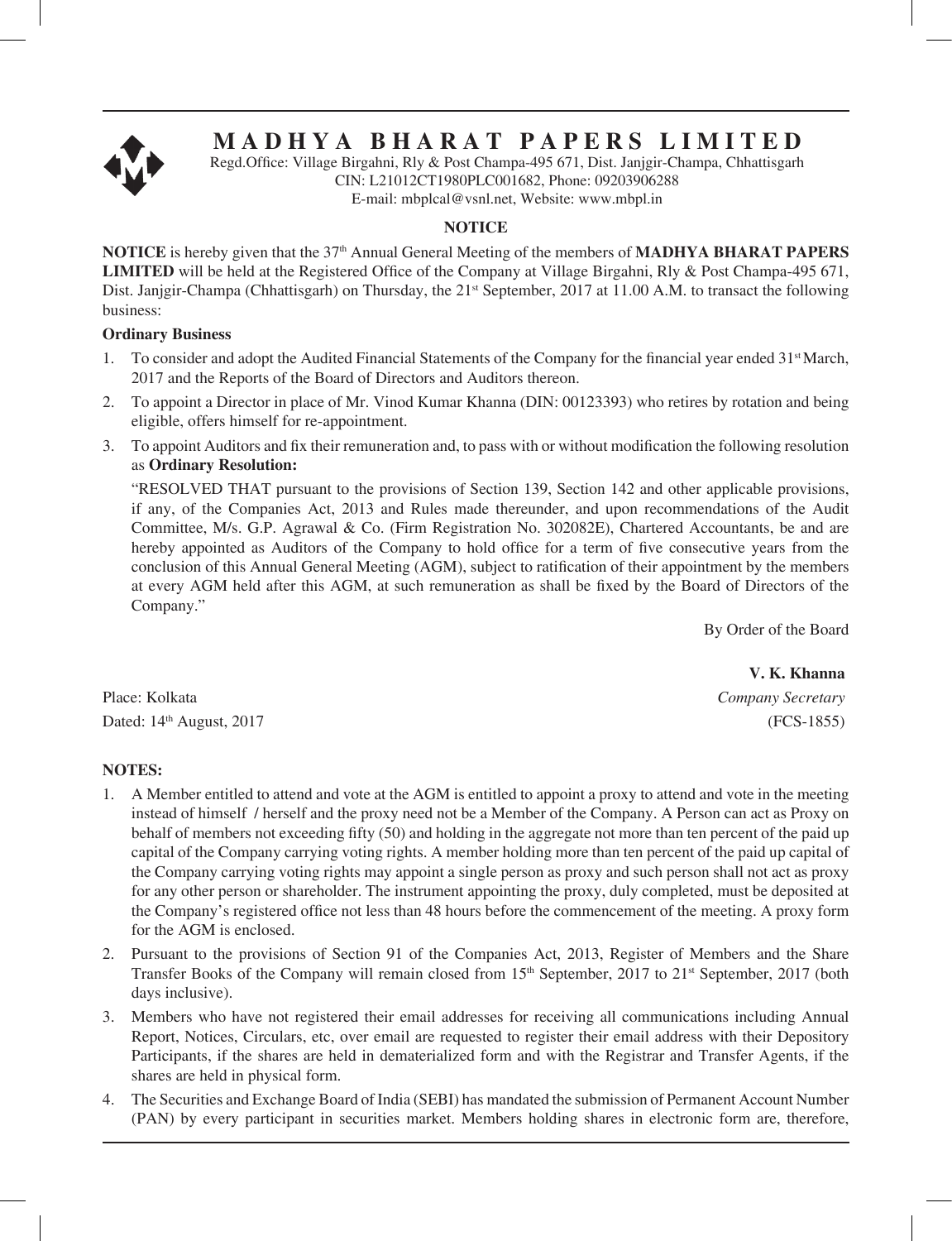## **Madhya Bharat Papers Limited**

requested to submit their PAN to their Depository Participants with whom they are maintaining their demat account. Members holding shares in physical form can submit their PAN to the Registrar and Share Transfer Agents.

- 5. Copies of Annual Report 2016-17 and instruction for e-voting along with attendance slip and proxy form are being sent by electronic mode to all members whose email address is registered with the Company/Depository Participant(s) unless a member has requested for a hard copy of the same. For members who have not registered their email address, physical copies are being sent by the permitted mode.
- 6. All the documents referred to in the Notice and Statement will be available for inspection at the Registered Office of the Company during normal business hours on all working days till the date of ensuing Annual General Meeting.
- 7. Members are requested to intimate change of addresses, if any, to the Registrar and Share Transfer Agents in respect of equity shares held in physical mode and to the Depository Participant(s) in respect of shares held in dematerialized form.
- 8. Complete particulars of the venue of the Meeting including route map and prominent land mark for easy location is enclosed for the convenience of the members. The same has also been hosted at the website of the Company at www.mbpl.in.
- 9. Members/Proxies are requested to bring the attendance slips with them duly filled in and hand over the same at the entrance of the meeting hall. Members/Proxies are also requested to carry photo identity card and to produce the same on demand.
- 10 In terms of Section 108 of the Companies Act, 2013 read with Rule 20 of the Companies (Management & Administration) Rules, 2014, as amended from time to time and Regulation 44 of SEBI (Listing Obligations and Disclosure Requirements) Regulations, 2015 (hereinafter referred as "SEBI Regulations") the Company is pleased to provide its Members the facility of 'remote e-voting' (e-voting from a place other than venue of the  $AGM$ ) to exercise their right to vote at the  $37<sup>th</sup>$  Annual General Meeting by the electronic means and the business may be transacted through e-voting services rendered by Central Depository Services (India) Limited (CDSL). The Board of Directors of the Company has appointed Mr. A.K. Labh, Practising Company Secretary (FCS 4848 / CP-3238) as the Scrutinizer for conducting the remote e-voting and the voting through physical ballot process to be conducted at the Annual General Meeting in a fair and transparent manner.
- 11. The instructions for shareholders voting electronically are as under:
	- I. The voting period begins on 18.09.2017 at 10.00 A.M. and ends on 20.09.2017 at 5.00 P.M. During this period shareholders of the Company, holding shares either in physical form or in dematerialized form, as on the cut-off date (record date) of 14.09.2017 may cast their vote electronically. The e-voting module shall be disabled by CDSL for voting thereafter.
	- II. Shareholders who have already voted prior to the meeting date would not be entitled to vote at the meeting venue.
	- III. Those person who become Members of the Company after dispatch of AGM Notice but on or before 14th September, 2017 (Cut Off Date) may obtain the login ID and password by sending a request to the Registrar & Share Transfer Agent at mdpldc@yahoo.com or to the Company at mbplcal@vsnl.net. However, those persons already registered with CDSL for remote e-voting can use their existing user ID & password for login.
	- IV. The shareholders should log on to the e-voting website www.evotingindia.com.
	- V. Click on Shareholders.
	- VI. Now Enter your User ID
		- a) For CDSL: 16 digits beneficiary ID,
		- b) For NSDL: 8 Character DP ID followed by 8 Digits Client ID,
		- c) Members holding shares in Physical Form should enter Folio Number registered with the Company.
	- VII. Next enter the Image Verification as displayed and Click on Login.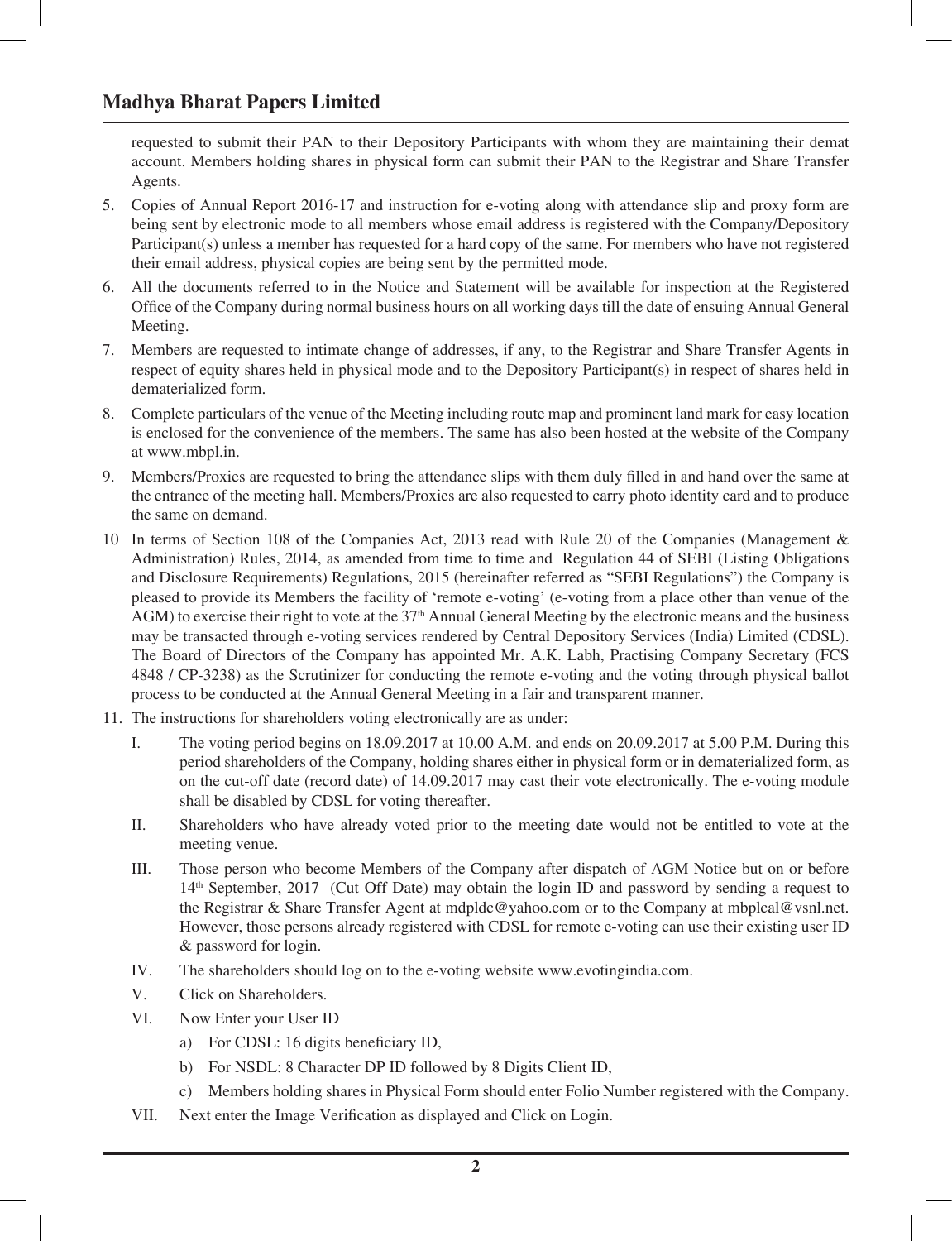

- VIII. If you are holding shares in demat form and had logged on to www.evotingindia.com and voted on an earlier voting of any company, then your existing password is to be used.
- IX. If you are a first time user follow the steps given below:

|                                                         | For Members holding shares in Demat Form and Physical Form                                                                                                                                                                                                                                                                                                                                                                                                                                                                                                                                                                                        |
|---------------------------------------------------------|---------------------------------------------------------------------------------------------------------------------------------------------------------------------------------------------------------------------------------------------------------------------------------------------------------------------------------------------------------------------------------------------------------------------------------------------------------------------------------------------------------------------------------------------------------------------------------------------------------------------------------------------------|
| <b>PAN</b>                                              | Enter your 10 digit alpha-numeric *PAN issued by Income Tax Deptt.<br>(Applicable for both demat shareholders as well as physical shareholders)<br>• Members who have not updated their PAN with the Company/ Depository Participant<br>are requested to use the first two letters of their name and the 8 digits of the sequence<br>number in the PAN field.<br>• In case the sequence number is less than 8 digits enter the applicable number of 0's<br>before the number after the first two characters of the name in CAPITAL letters. Eg. If<br>your name is Ramesh Kumar with sequence number 1 then enter RA00000001 in the<br>PAN field. |
| Dividend<br>Bank I<br>Details or Date<br>of Birth (DOB) | Enter the Dividend Bank Details or Date of Birth (in dd/mm/yyyy format) as recorded<br>in your demat account or in the company records in order to login. If both the details are<br>not recorded with the depository or company please enter the member id / folio number<br>in the Dividend Bank details field as mentioned in instruction (VI).                                                                                                                                                                                                                                                                                                |

- X. After entering these details appropriately, click on "SUBMIT" tab.
- XI. Members holding shares in physical form will then directly reach the Company selection screen. However, members holding shares in demat form will now reach 'Password Creation' menu wherein they are required to mandatorily enter their login password in the new password field. Kindly note that this password is to be also used by the demat holders for voting for resolutions of any other company on which they are eligible to vote, provided that company opts for e-voting through CDSL platform. It is strongly recommended not to share your password with any other person and take utmost care to keep your password confidential.
- XII. For Members holding shares in physical form, the details can be used only for e-voting on the resolutions contained in this Notice.
- XIII. Click on the EVSN for the relevant <Madhya Bharat Papers Ltd> on which you choose to vote.
- XIV. On the voting page, you will see "RESOLUTION DESCRIPTION" and against the same the option "YES/NO" for voting. Select the option YES or NO as desired. The option YES implies that you assent to the Resolution and option NO implies that you dissent to the Resolution.
- XV. Click on the "RESOLUTIONS FILE LINK" if you wish to view the entire Resolution details.
- XVI. After selecting the resolution you have decided to vote on, click on "SUBMIT". A confirmation box will be displayed. If you wish to confirm your vote, click on "OK", else to change your vote, click on "CANCEL" and accordingly modify your vote.
- XVII. Once you "CONFIRM" your vote on the resolution, you will not be allowed to modify your vote.
- XVIII. You can also take a print of the votes cast by clicking on "Click here to print" option on the Voting page.
- XIX. If a demat account holder has forgotten the login password then Enter the User ID and the image verification code and click on Forgot Password & enter the details as prompted by the system.
- XX. Shareholders can also cast their vote using CDSL's mobile app m-Voting. The m-Voting app can be downloaded from Google Play Store by Android users, from App store by iPhone users and from Windows Phone Store by Windows phone users. Thereafter please follow the instructions as prompted by the mobile app while voting on your mobile.
- XXI. Note for Non Individual Shareholders and Custodians
	- Non-Individual shareholders (i.e. other than Individuals, HUF, NRI etc.) and Custodian are required to log on to www.evotingindia.com and register themselves as Corporate.
	- A scanned copy of the Registration Form bearing the stamp and sign of the entity should be emailed to helpdesk.evoting@cdslindia.com.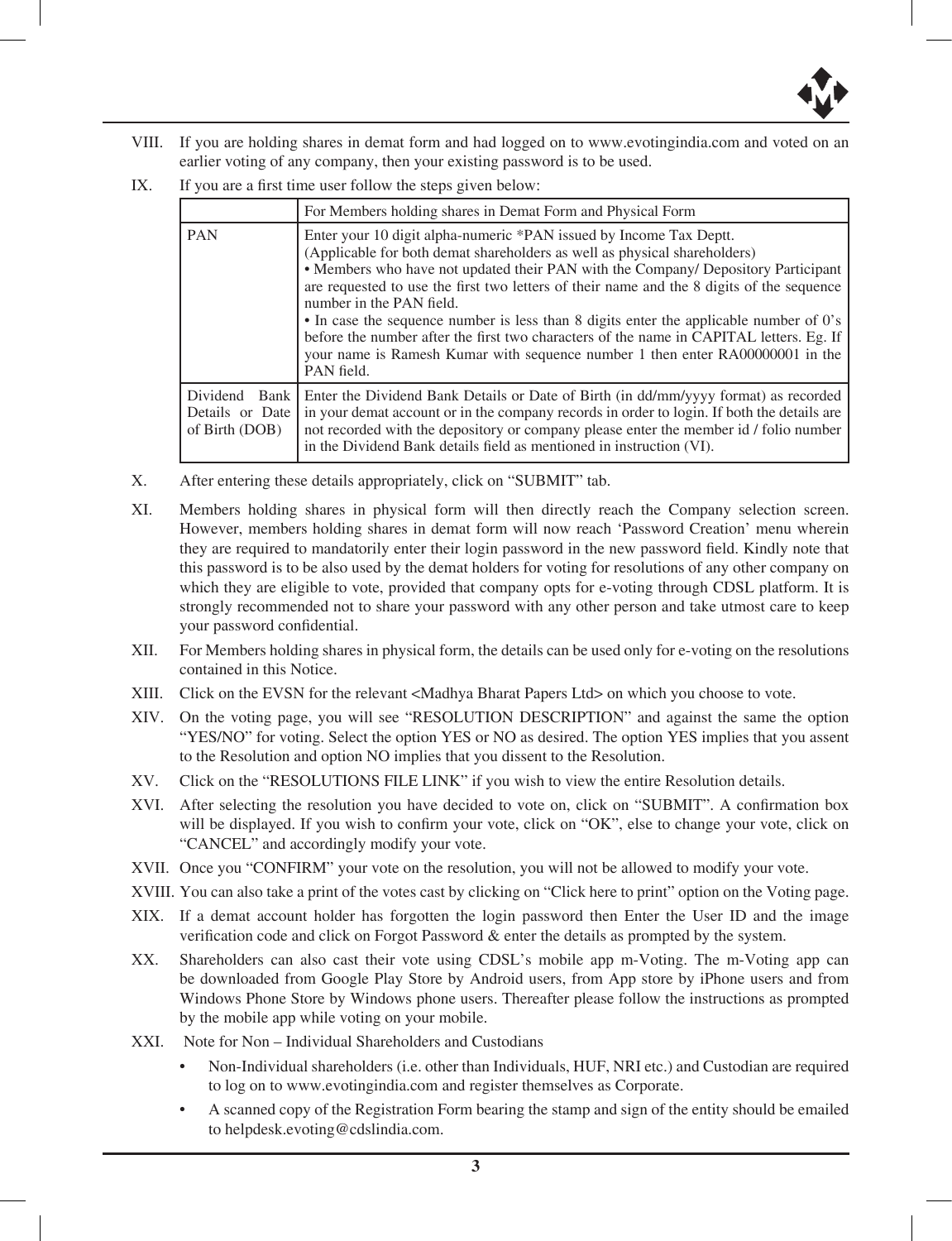## **Madhya Bharat Papers Limited**

- After receiving the login details a Compliance User should be created using the admin login and password. The Compliance User would be able to link the account(s) for which they wish to vote on.
- The list of accounts linked in the login should be mailed to helpdesk.evoting@cdslindia.com and on approval of the accounts they would be able to cast their vote.
- A scanned copy of the Board Resolution and Power of Attorney (POA) which they have issued in favour of the Custodian, if any, should be uploaded in PDF format in the system for the scrutinizer to verify the same.
- XXII. In case you have any queries or issues regarding e-voting, you may refer the Frequently Asked Questions ("FAQs") and e-voting manual available at www.evotingindia.com, under help section or write an email to helpdesk.evoting@cdslindia.com

#### **Information pursuant to SEBI Regulations and Secretarial Standards in respect of Re-appointment of Director:**

| Name of Director                                                                     | Mr Vinod Kumar Khanna                                                                          |  |  |
|--------------------------------------------------------------------------------------|------------------------------------------------------------------------------------------------|--|--|
| Age                                                                                  | 62 years                                                                                       |  |  |
| Date of appointment                                                                  | $13th$ August, 2015                                                                            |  |  |
| Qualification                                                                        | M.Com., LL.B., FCA, FCS, FCMA                                                                  |  |  |
| Experience                                                                           | Extensive experience in the areas of Finance, Secretarial, Legal and<br>Overall Management.    |  |  |
| Terms and Conditions of Appointment / Re-appointment                                 | Whole-time Director – liable to retire by rotation                                             |  |  |
| Number of Board Meetings attended out of four Board<br>meetings held during the year | Four                                                                                           |  |  |
| Remuneration details                                                                 | Last drawn remuneration is given in the Corporate Governance section of<br>the Annual Report.  |  |  |
| Other Directorships                                                                  | Aashray Enterprises Pvt. Ltd.<br>Aishani Infotech Pvt. Ltd.<br>Chitlangia Timber Products Ltd. |  |  |
| Committee membership/chairmanship in other Companies                                 | Nil                                                                                            |  |  |
| Relationship with other Directors/Manager/KMP                                        | None                                                                                           |  |  |
| Number of shares held In the Company                                                 | 850                                                                                            |  |  |

## **ROUTE MAP**

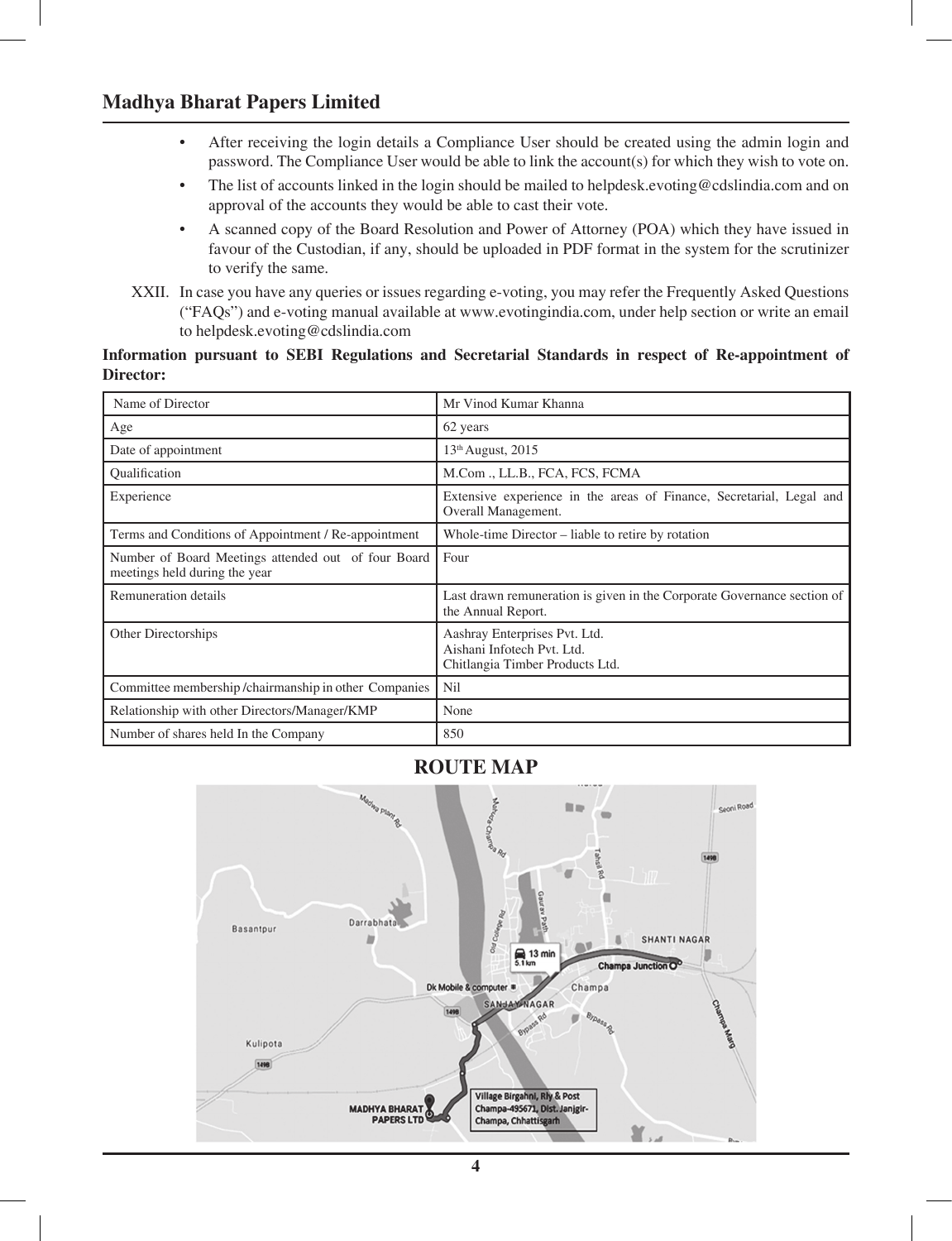# **MADHYA BHARAT PAPERS LIMITED**

Regd.Office: Village Birgahni, Rly & Post Champa-495 671, Dist. Janjgir-Champa (Chhattisgarh) CIN: L21012CT1980PLC001682 Tel: 09203906288 Website: www.mbpl.in Email: mbplcal@vsnl.net

## **37TH ANNUAL GENERAL MEETING**

### **ATTENDANCE SLIP**

No. of Shares held :

I certify that I am a member / proxy for the member of the Company.

I hereby record my presence at the  $37<sup>th</sup>$  Annual General Meeting of the Company at its Registered Office at Village Birgahni, Rly & Post Champa-495 671, Dist. Janjgir-Champa, Chhattisgarh on Thursday,  $21<sup>st</sup>$  September,  $2017$  at 11.00 A.M

 $\overline{\phantom{a}}$  , and the contribution of the contribution of the contribution of the contribution of the contribution of the contribution of the contribution of the contribution of the contribution of the contribution of the

Name of the Member / Proxy Signature of the Member/ Proxy

Notes: Member / Proxy attending the Annual General Meeting must bring his / her Attendance Slip which should be signed and deposited at the entrance of the meeting hall. Duplicate Attendance Slip will not be issued at the venue.

**..................................................................................................................................................................................................................................**.

#### **ELECTRONIC VOTING**

Electronic Voting (e-voting) facility is being provided in respect of the Resolutions proposed at the 37th Annual General Meeting (AGM) in accordance with Section 108 of the Companies Act, 2013 read with Rule 20 of the Companies (Management and Administration) Rules, 2014.

Your e-voting user ID and password are provided below:

| <b>EVSN</b><br>(E-Voting Sequence Number) | User ID | PAN / Sequence No.<br><b>PASSWORD</b> |
|-------------------------------------------|---------|---------------------------------------|
|                                           |         |                                       |